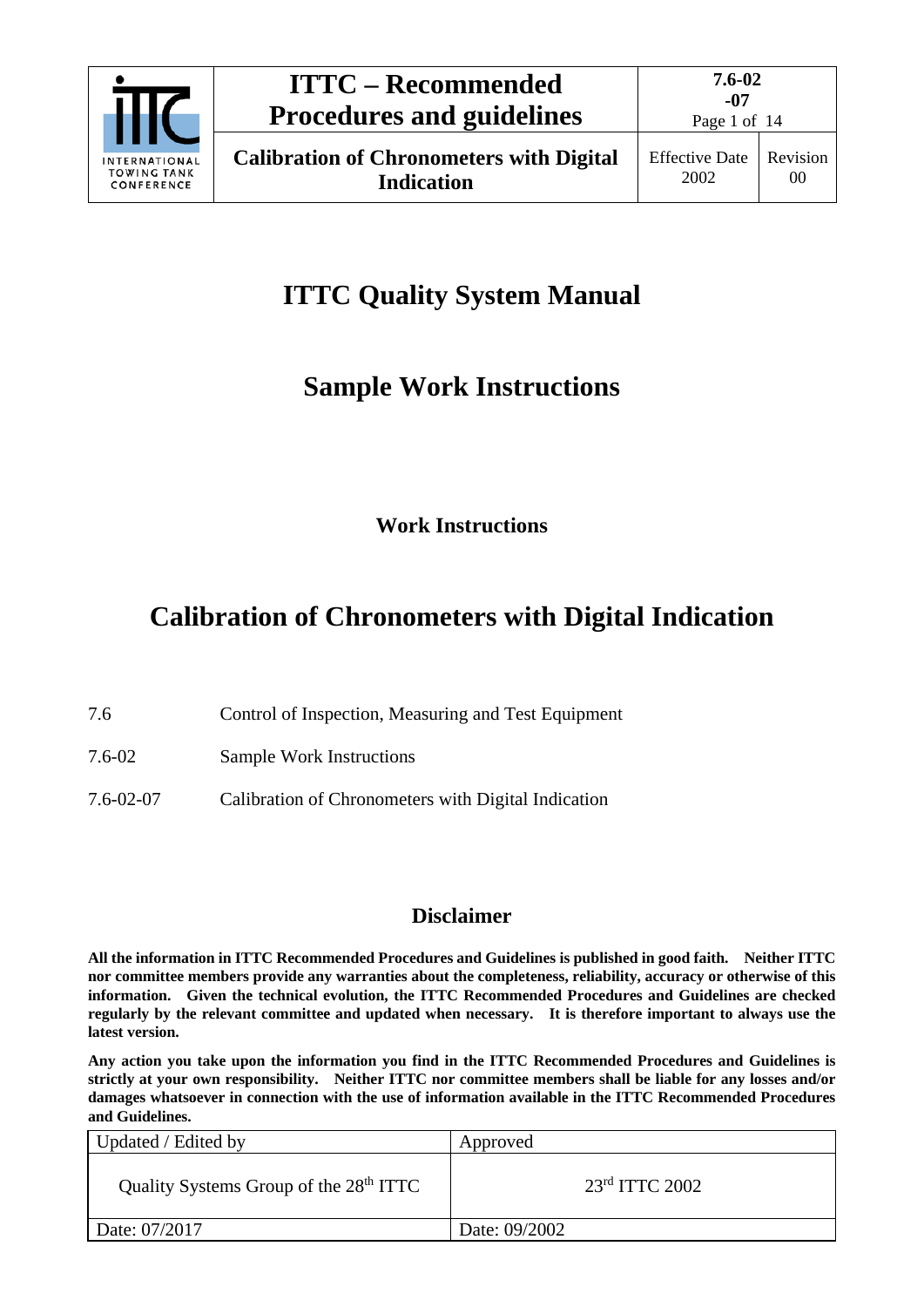

**Calibration of Chronometers with Digital Indication**

## **Table of Contents**

|    | 3.  | <b>TECHNICAL REQUIREMENTS4</b>                                   |
|----|-----|------------------------------------------------------------------|
|    | 3.1 | Interior Crystal Oscillator4                                     |
|    |     | 3.2 Time Interval Measuring4                                     |
| 4. |     | <b>CALIBRATION CONDITIONS4</b>                                   |
|    | 4.1 | <b>Environmental Conditions4</b>                                 |
|    |     | 4.2 Standard equipment for calibration 4                         |
|    | 5.  | <b>SUBJECT AND METHOD OF THE</b>                                 |
|    | 5.1 | <b>Examination of the exterior and</b><br>during normal working5 |
|    |     | 5.2 Calibration of the interior crystal                          |
|    |     | 5.3 Calibration of the measuring error6                          |
| 6. |     | <b>TREATMENT OF THE</b>                                          |
|    |     | <b>CALIBRATION RESULTS AND</b>                                   |
|    |     | CALIBRATION PERIOD9                                              |

|                        | 6.1 Treatment of Calibration Results.  9   |
|------------------------|--------------------------------------------|
|                        |                                            |
|                        | APPENDIX A. CONTENTS AND                   |
|                        | <b>FORMAT OF THE CALIBRATION</b>           |
|                        |                                            |
|                        | APPENDIX B. CALIBRATION OF                 |
|                        | THE CRYSTAL OSCILLATOR                     |
| <b>STANDARD IF THE</b> |                                            |
|                        | <b>CHRONOMETER DOES NOT HAVE</b>           |
|                        | AN OUTPUT OF THE CRYSTAL                   |
|                        | <b>OSCILLATOR FREQUENCY 11</b>             |
|                        | APPENDIX C. CALIBRATION OF                 |
|                        | THE CRYSTAL-OSCILLATOR                     |
|                        |                                            |
|                        | C.1. Calibration of the measuring error 13 |
|                        | C.2. Calibration of the daily difference13 |
|                        | C.3. Format of the calibration certificate |
|                        | for crystal-oscillator stopwatch14         |

### **Source:**

**Verification regulation of time interval measuring instrument with digital indication (trial usage)** [Issued on May 31, 1995 and put into effect since May 1, 1996 by National Technical Bureau - **JJG 238—95, National Measuring Verification Regulation of People's Republic of China**]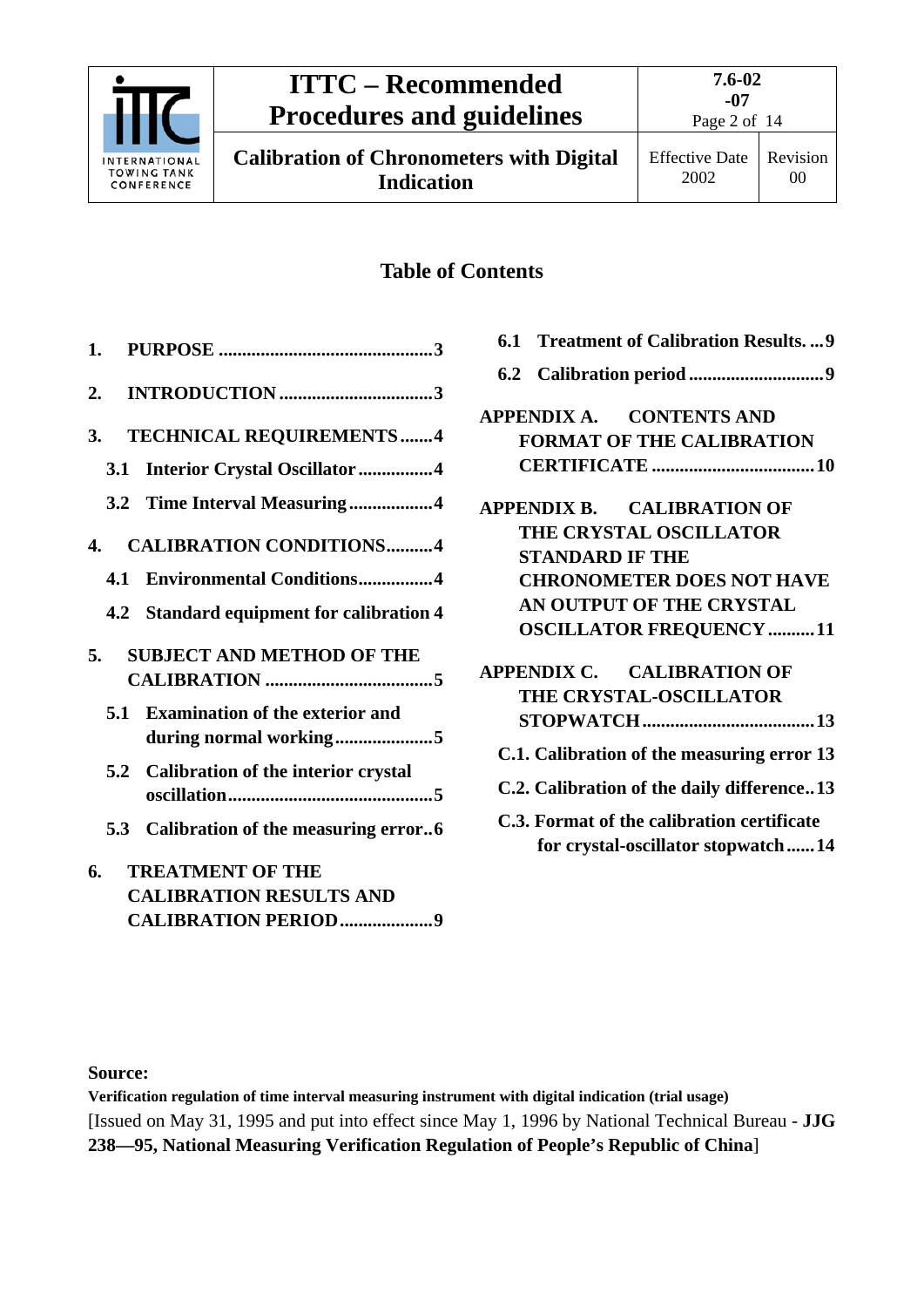

### **Calibration of Chronometers with Digital Indication**

### <span id="page-2-0"></span>**1. PURPOSE**

This working instruction can be applied to the calibration of a time interval-measuring instrument with digital indication with a measuring range larger than 10 ns on new products, also for products in the use and after repair.

### <span id="page-2-1"></span>**2. INTRODUCTION**

**Chronomete**r with digital indication means a time interval measuring instrument with numbers for indicating the time interval measuring value.

The fundamental principle of these chronometers is that the unit time (time base), the accuracy of which is known, is used to measure the time interval. The measuring results are recorded and displayed by an electronic counter. The selected time base is generated by division or doubling of the frequency of a quartz crystal oscillator.

The principle block-diagram is shown in Fig.

1.



Fig. 1 Fundamental diagram of the time interval measuring instrument with digital indication

These **chronometer**s are used for the following measurements:

- time interval between two electronic pulses (rising or falling edge)
- time of one single electronic pulse
- time interval between closing and (or) opening of two mechanical contacts
- duration of closing or opening for a single mechanical contact
- time interval between the actions of a single electronic pulse and a single mechanical contact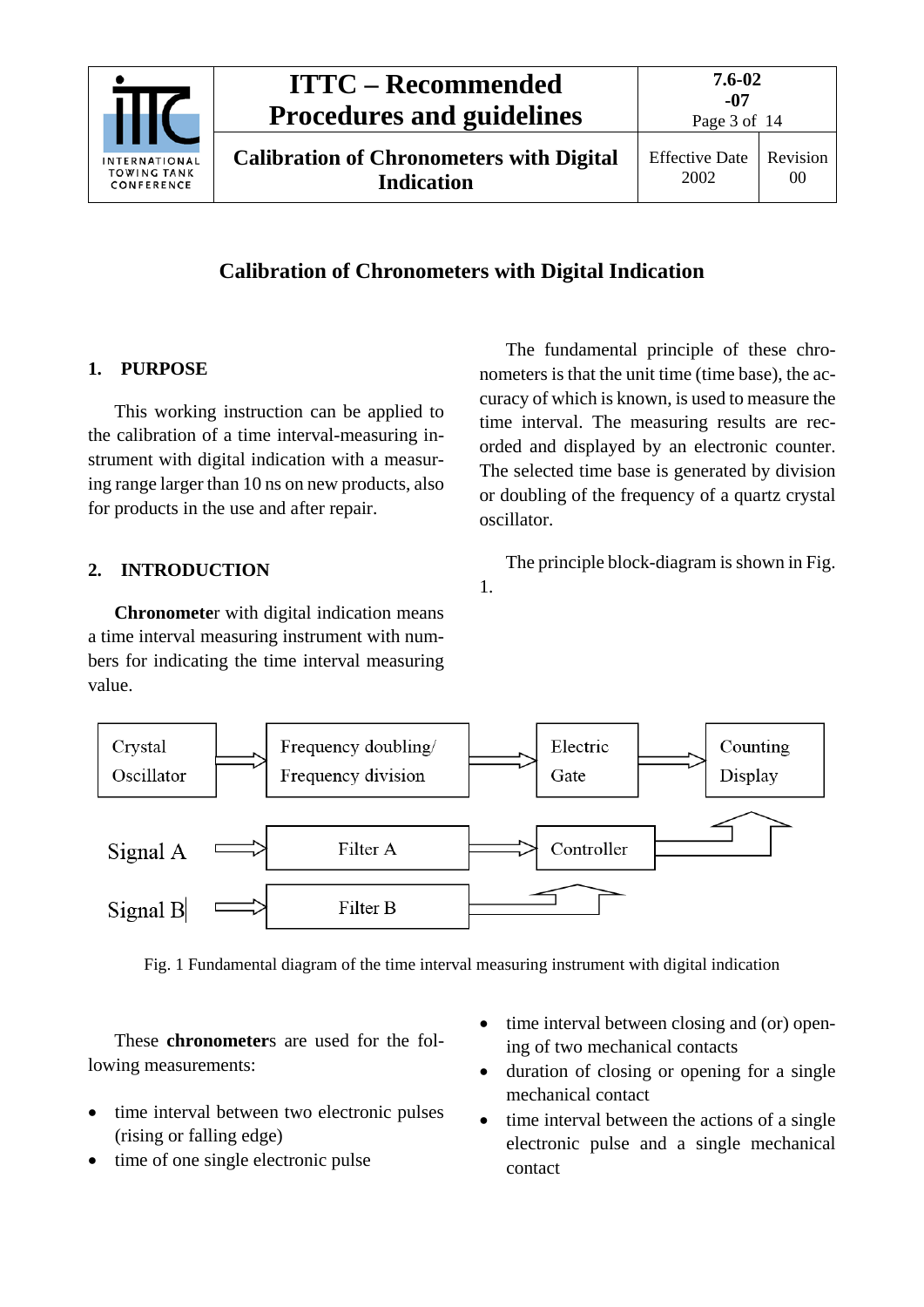

**Calibration of Chronometers with Digital Indication**

**7.6-02**

Effective Date 2002

## <span id="page-3-1"></span><span id="page-3-0"></span>**3. TECHNICAL REQUIREMENTS**

### **3.1 Interior Crystal Oscillator**

Frequency fluctuation:  $10^{-6} \sim 10^{-10}$ 

Accuracy of frequency:  $10^{-5} \sim 10^{-9}$ 

### <span id="page-3-2"></span>**3.2 Time Interval Measuring**

- Time base:  $10ns \sim 100ms$
- Measuring range: 10ns ~1d

The measuring error may be calculated by the following formula

Measuring error  $= T \times$  accuracy of the frequency of crystal oscillation + trigger error + $\tau$ <sup>0</sup>

### Where:

- *T* measured time interval
- <span id="page-3-3"></span>*τ<sup>0</sup>* selected time base during measuring

### <span id="page-3-4"></span>**4. CALIBRATION CONDITIONS**

### **4.1 Environmental Conditions**

- Environmental temperature: can be between 10℃~30℃. The temperature variation should not exceed  $\pm 2$ °C during the calibration.
- Relative humidity:  $(65\pm15)\%$
- Power supply:  $\sim$ Voltage(1±10%)V
- No strong electro-magnetic interference

### <span id="page-3-5"></span>**4.2 Standard equipment for calibration**

• Standard time interval generator. It has two outputs. The signal pattern should be:

- o The interval of two positive and (or) negative electronic pulses
- o single positive or negative electric pulse width
- o the interval between the open circuit and (or) the short circuit of two output terminals
- o the duration of the open circuit or the short circuit of the single output terminal
- o The rise or fall time of the pulse must be less than one-fifth of the minimum resolution of the calibrated chronometer.
- o The range of the output time interval should meet the measuring requirements of the calibrated chronometers.
- o The error of the output time interval should be less than or equal to one-tenth of the measuring error of the calibrated chronometers.
- Reference frequency standard: This can be a highly stable crystal oscillator or an atomic frequency standard. The frequency fluctuation and the frequency accuracy must be ten times higher than the relevant indexes of the calibrated chronometer.
- Frequency Standard Comparator: Able to compare the functions and the technical indexes for realizing the calibration of the crystal oscillation index of the calibrated chronometer.
- Electronic counter: Able to measure the frequency in the range from 1 Hz to 10 MHz.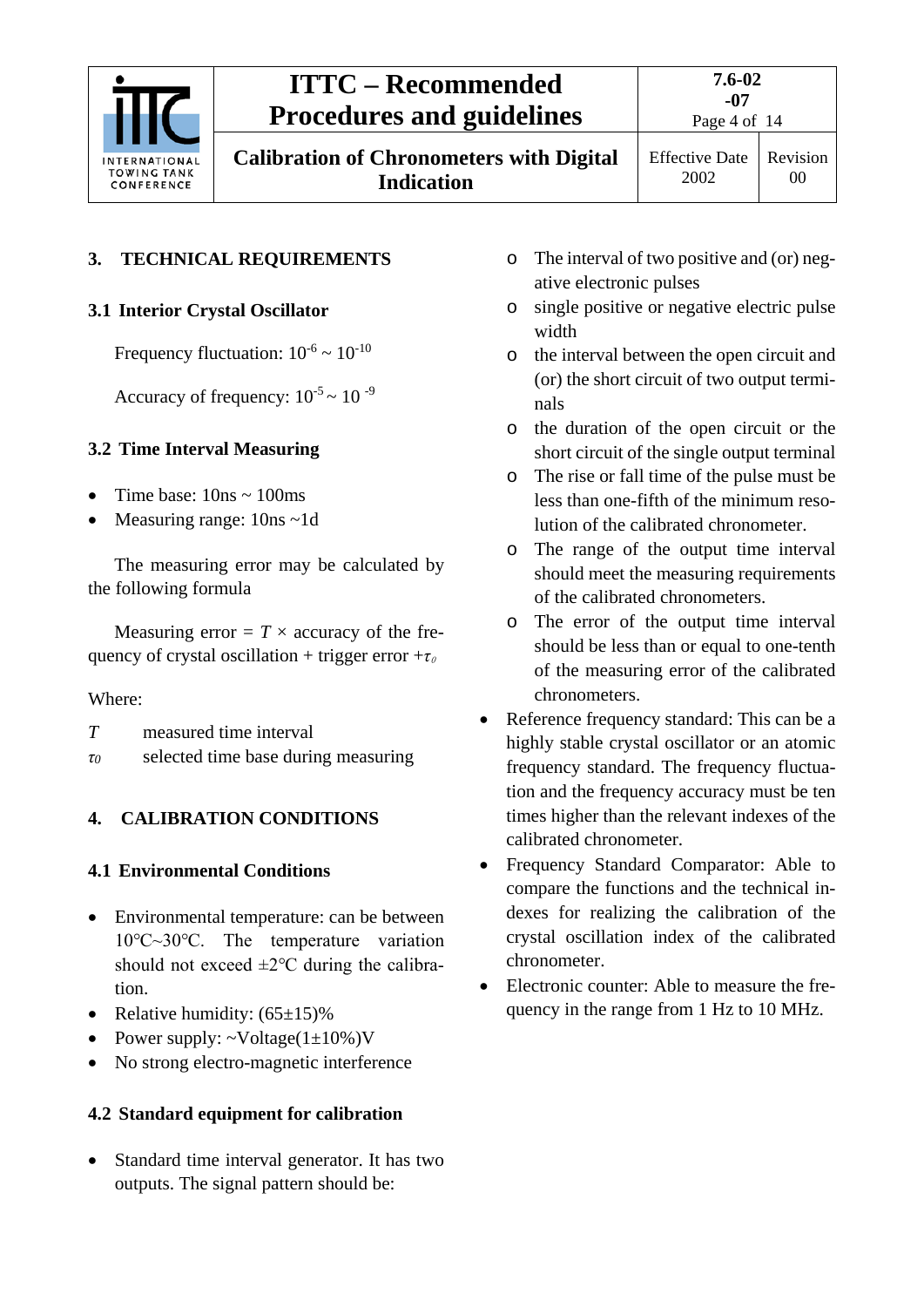

**Calibration of Chronometers with Digital Indication**

Page 5 of 14

### <span id="page-4-0"></span>**5. SUBJECT AND METHOD OF THE CALIBRATION**

### <span id="page-4-1"></span>**5.1 Examination of the exterior and during normal working**

The calibrated chronometer should not have any mechanical damages, which could affect the normal use of the instrument. All the control switches should work easily and reliably.

Switch the current on. A standard time interval is deliberately given by a standard time interval generator for checking the variety of functions in the measuring range of the calibrated chronometer**.**

### <span id="page-4-2"></span>**5.2 Calibration of the interior crystal oscillation**

The connection of the instruments is shown in Fig. 2.



Fig. 2 Connection diagram of the instruments for calibrating the interior crystal oscillation

If the accuracy of the frequency measurement can meet the calibration requirement when the gate time of the electronic counter is 10s, the version shown in Fig. 2 (b) may be selected for the calibration. The reference frequency standard can be used as the input of the external standard for the electronic counter.

### Calibration of the frequency fluctuation

After the **chronometer** has been warmed up according to its specification the measurements

can be started. One measurement per hour, totally *N* times ( $N = 4$ , 8 or 24). The measuring sample time can be taken as 10s.

Three values each time. The frequency fluctuation value can be calculated the formulae (1) or (2).

$$
S = \frac{\overline{f}_{\text{max}} - \overline{f}_{\text{min}}}{f_0} \tag{1}
$$

$$
\overline{f} = \frac{1}{3} \sum_{i=1}^{3} f_i
$$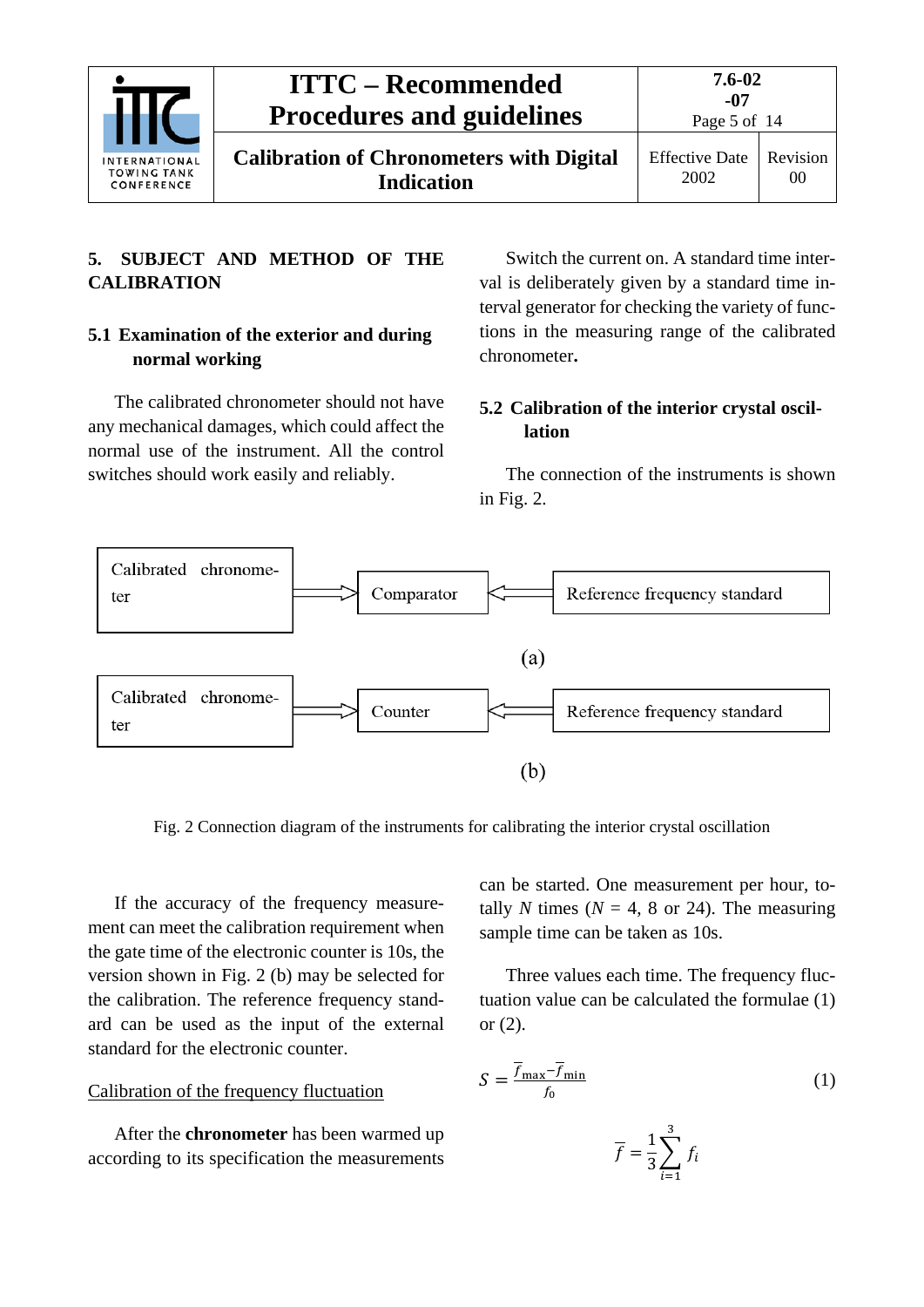

00

where:

- *fi* measured value of each sample by use of the electronic counter.
- *f0* nominal value of the output frequency for the calibrated crystal oscillation.

$$
S = \overline{y_{\text{max}}}(\tau) - \overline{y_{\text{min}}}(\tau) \tag{2}
$$

where:

 $y_i(\tau)$  average relative frequency deviation directly measured using a comparator of the frequency standard.

### Alignment of the frequency accuracy

To ensure the reliability of the calibration result during the process the accuracy of the crystal oscillation must be restricted to a value less than one-tenth of the frequency fluctuation value.

The frequency accuracy may be calculated by formula (3) using the data of the frequency fluctuation calibration.

$$
A = \frac{|\overline{f} - f_0|_{\text{max}}}{f_0} \tag{3}
$$

If the result of the calculation is better than the required accuracy, the crystal oscillating frequency need not be adjusted. Otherwise it must be aligned.

When being adjusted the sampling time can be taken as 10s and only one measurement is sufficient. The frequency accuracy may be calculated by formula (4):

$$
A = \frac{|\overline{f} - f_0|}{f_0} \tag{4}
$$

The crystal oscillation frequency must be aligned to the same order as that of the frequency fluctuation. However, the accuracy ought to be noted on the calibration certificate.

If the calibrated chronometer does not have an output of the crystal oscillation, the calibration of the crystal oscillation norm can be carried out on the basis of the method given in the Appendix B.

### <span id="page-5-0"></span>**5.3 Calibration of the measuring error**

Selection of the calibration values and the error calculation.

The measurement begins at the minimum value, followed by a series of values ten times greater each time and then ends with the maximum value.

If the measuring range of the chronometer is divided into sub-ranges, the calibration value at the lowest sub-range can be selected according to the above mentioned method. For the calibration only the maximum values of the other subranges need to be taken.

The measurement must be done three times for each calibration value. The arithmetic mean value will be taken as the measuring value. The measuring error can be calculated by formula (5):

$$
\Delta T = \overline{T_i} - T_0 \tag{5}
$$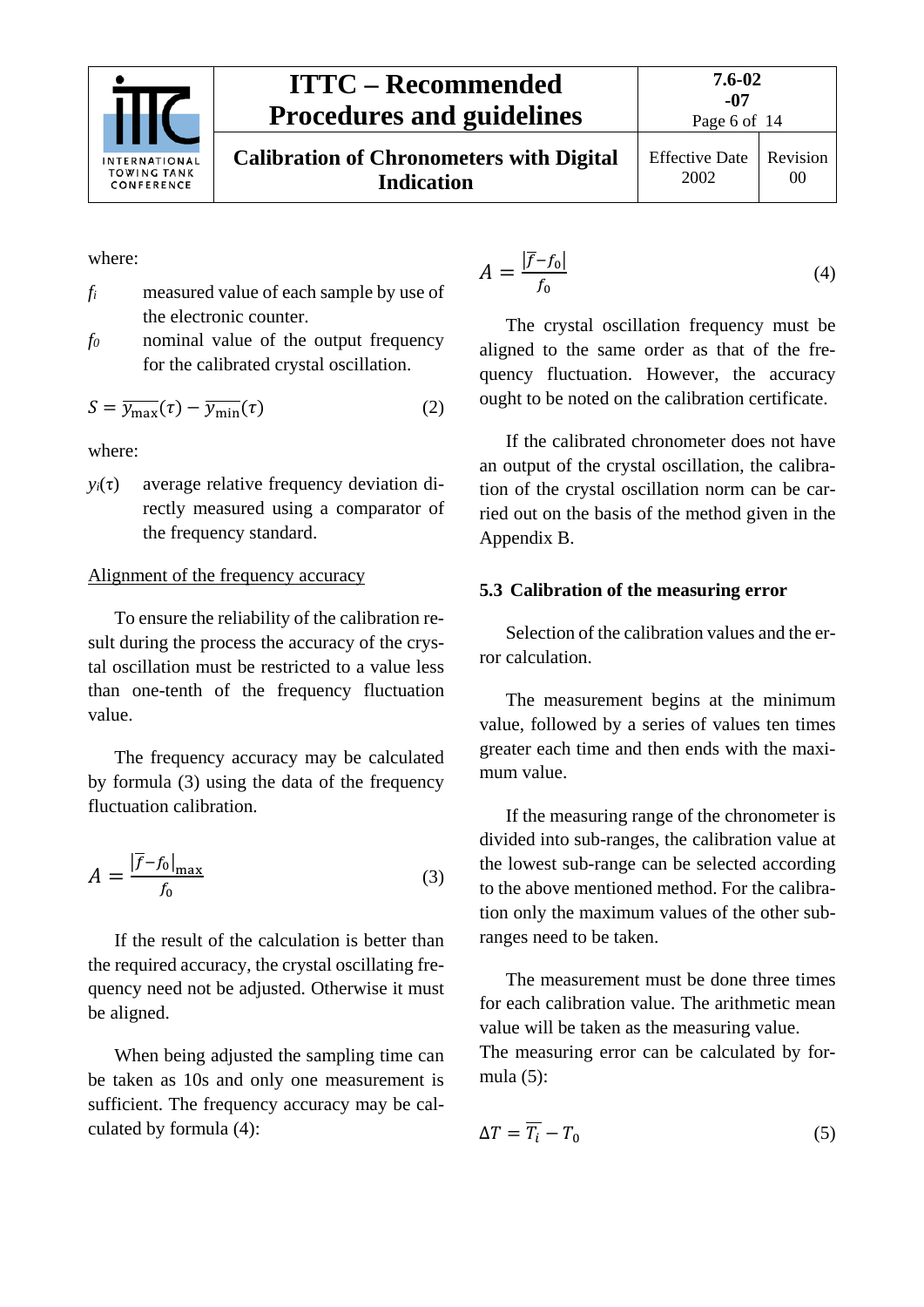

$$
\overline{T}_i = \frac{1}{3} \sum_{i=1}^3 T_i
$$

where:

- *Ti* value which is measured every time.
- *T0* given value of the standard time interval generator.

Measuring of the time interval of the electronic pulse

The connection of the instruments is shown in Fig. 3.

### Pulse Width Measurement of the Positive Pulse

The single positive electronic pulse signal is given by the time interval generator and at the same time is sent to the A and B input terminals of the calibrated chronometer. The trigger slope of A channel (start-up channel) is set to be positive; the trigger slope of B channel (stop channel) is set to be negative.



(a) For single pulse measurement



(b) For twin pulse measurement

Fig. 3 The instruments connection diagram of the time interval measure for the electric pulses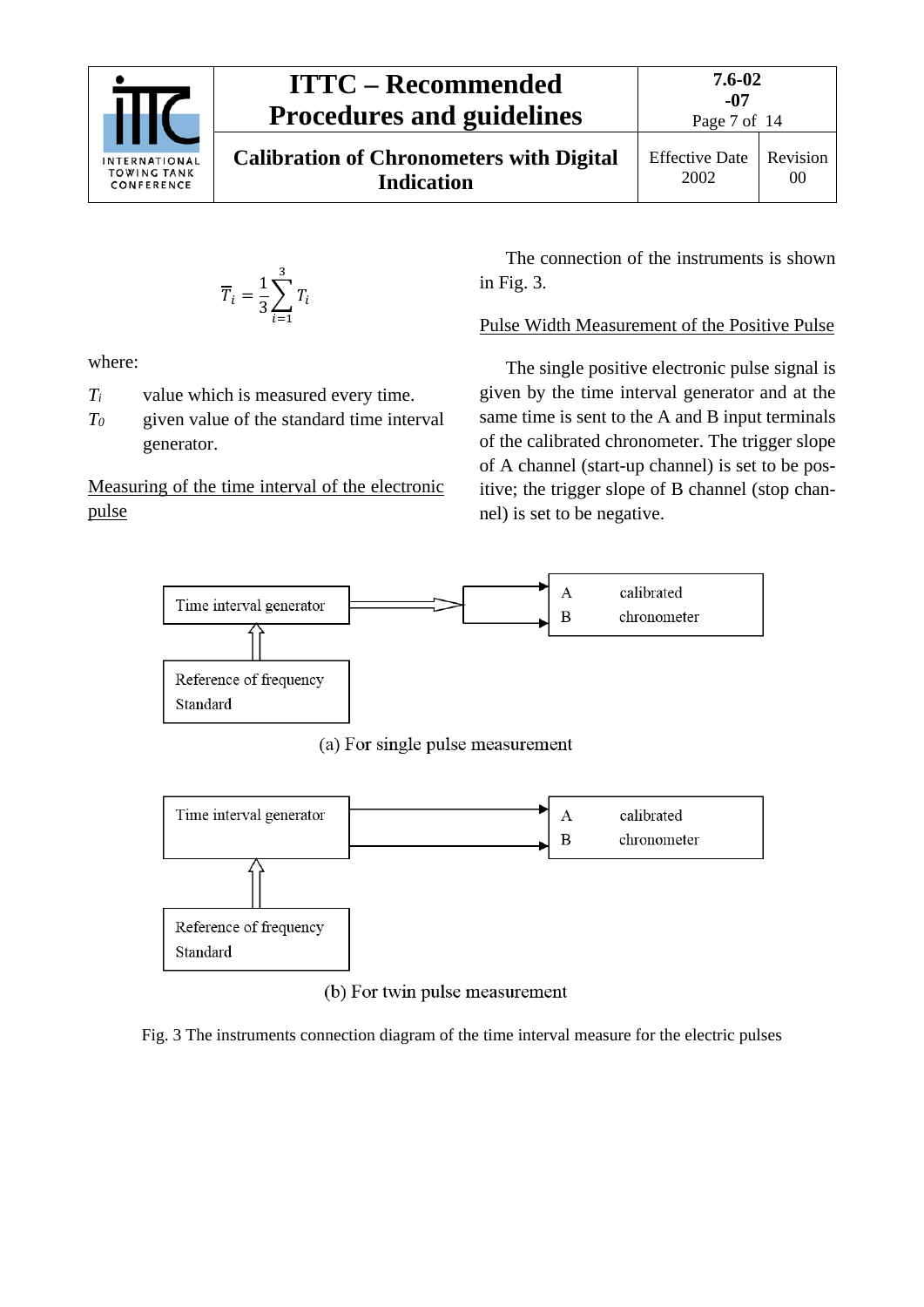

### Pulse Width Measurement of the Negative Pulse

The time interval generator gives a single negative pulse signal. The trigger slopes of A and B input channels of the calibrated chronometer are set to be negative and positive respectively.

### Time interval measurement of two positive electronic pulses

The time interval generator gives a single positive pulse signal in two traces. The start-up signal is put on A channel of the calibrated **chronometer**. The stop signal is put on B channel. The trigger slopes of both channels are set to be positive.

### Time interval measurement of two negative electronic pulses

The time interval generator gives a single negative pulse signal in two lines. The start-up signal is put on A channel of the calibrated chronometer. The stop signal is put on B channel.

The trigger slopes of both channels are set to be negative.

### Action Time Measurement of the mechanical contacts

The connection of the instruments is shown in Fig. 4.

### Duration Measurement of the closing for one contact

A single start signal (short circuit) given by the time interval generator, connected to the relevant measurement input terminal of the chronometer.

### Duration of the opening for a single contact

The single turn-off signal (open circuit) given by the time interval generator is put onto the relevant measurement input terminal of the chronometer.



(b) For two contacts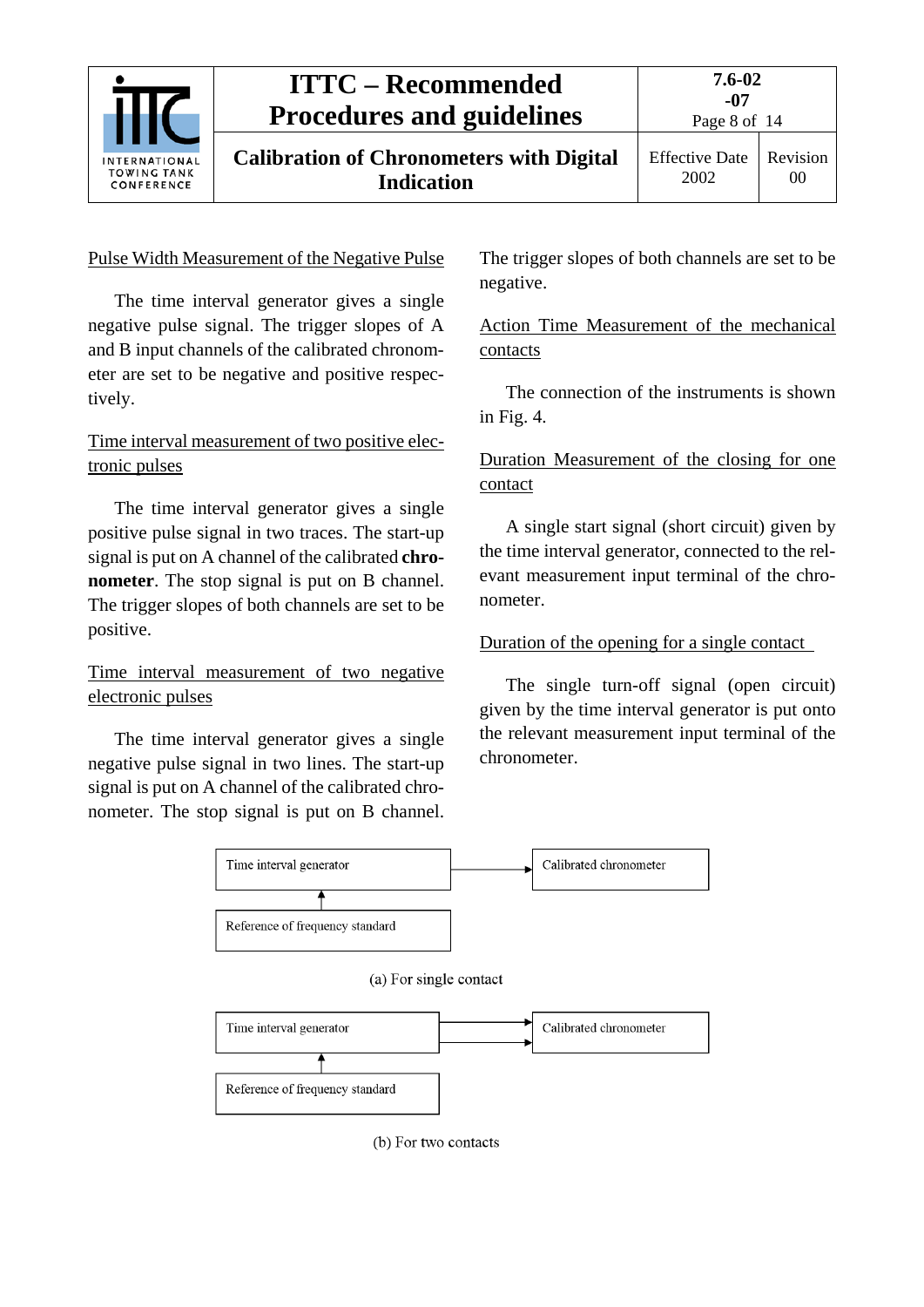

Fig. 4 The instruments connection diagram of the action time measurement of the mechanical contacts

### Measurement of the time interval for closing between two contacts

The time interval generator gives single start signals as two outputs, one is the start-up signal and the other is the stop signal. Both of them are connected to the relevant measurement input terminals of the chronometer respectively.

### Measurement of the time interval for the turnoff of two contacts

Single turn-off signals given by the time interval generator one after another are connected to the relevant measurement input terminals of the **chronometer** respectively.

### <span id="page-8-0"></span>**6. TREATMENT OF THE CALIBRA-TION RESULTS AND CALIBRATION PERIOD**

### <span id="page-8-1"></span>**6.1 Treatment of Calibration Results.**

For chronometers which meet the requirement of this working instruction, a calibration certificate will be supplied: For the ones which do not meet the requirement, an advice note of the calibration result should be supplied with the items which do not comply being pointed out.

### <span id="page-8-2"></span>**6.2 Calibration period**

The calibration period of the chronometer is one year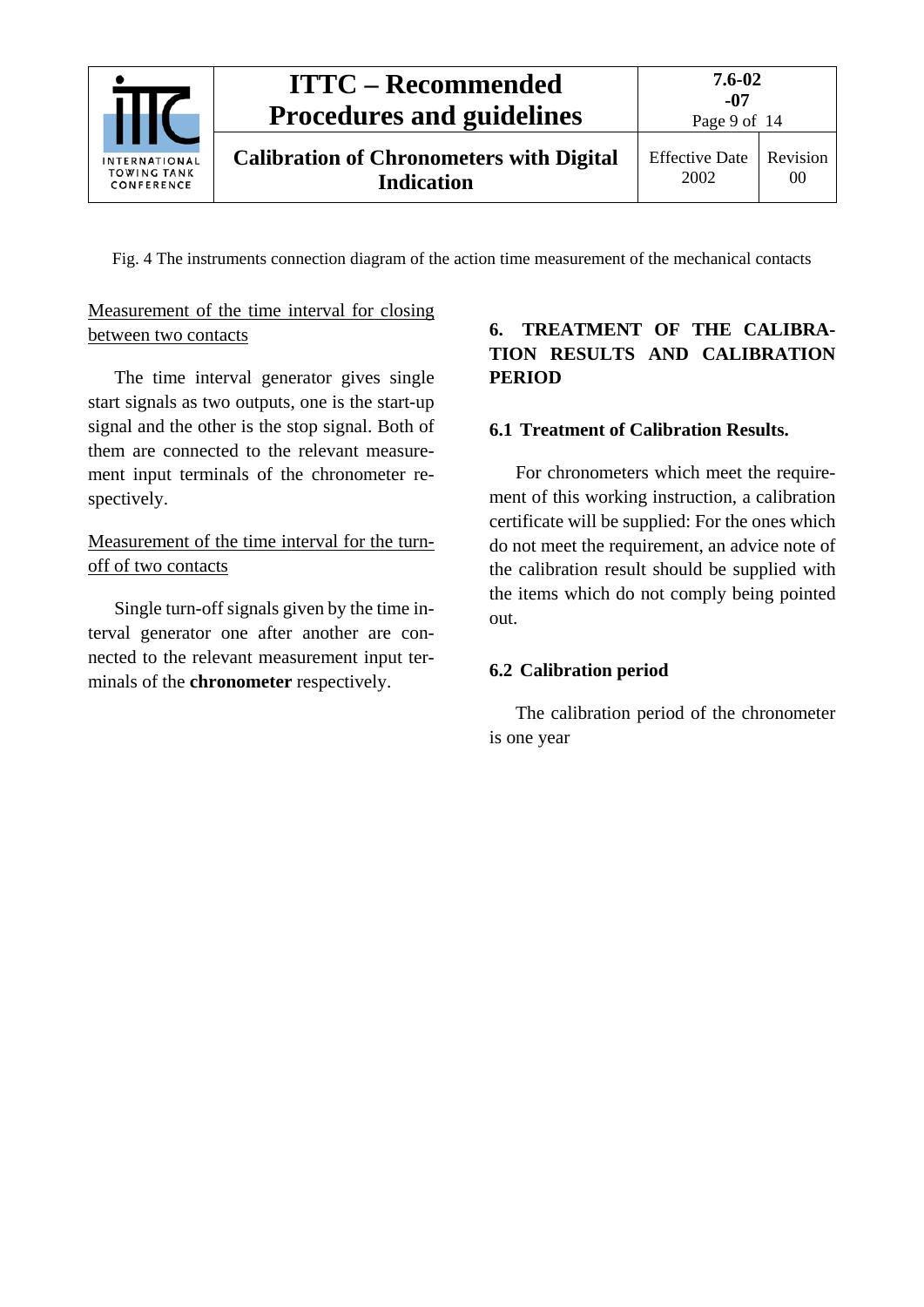

**Calibration of Chronometers with Digital Indication**

Effective Date 2002

#### <span id="page-9-0"></span>Appendix A. **CONTENTS AND FORMAT OF THE CALIBRATION CERTIFICATE**

A) Calibration of the internal crystal oscillation

Frequency fluctuation Accuracy of frequency

- B) Calibration of the time interval measurement
- 1. Pulse width measurement of the positive pulse

Pulse width measurement of the negative pulse Time interval measurement between two posi-

tive pulses

Time interval measurement between two negative pulses

Duration measurement for closing mechanical contacts

- Duration measurement for opening of mechanical contacts
- Time interval measurement for closing of two contacts
- The time interval measurement for opening of two contacts

Each item of the calibrated data is given on the basis of the following table.

| Standard value<br>$\mathit{T_0}$ | Measured value | Error<br>AT |
|----------------------------------|----------------|-------------|
|                                  |                |             |
|                                  |                |             |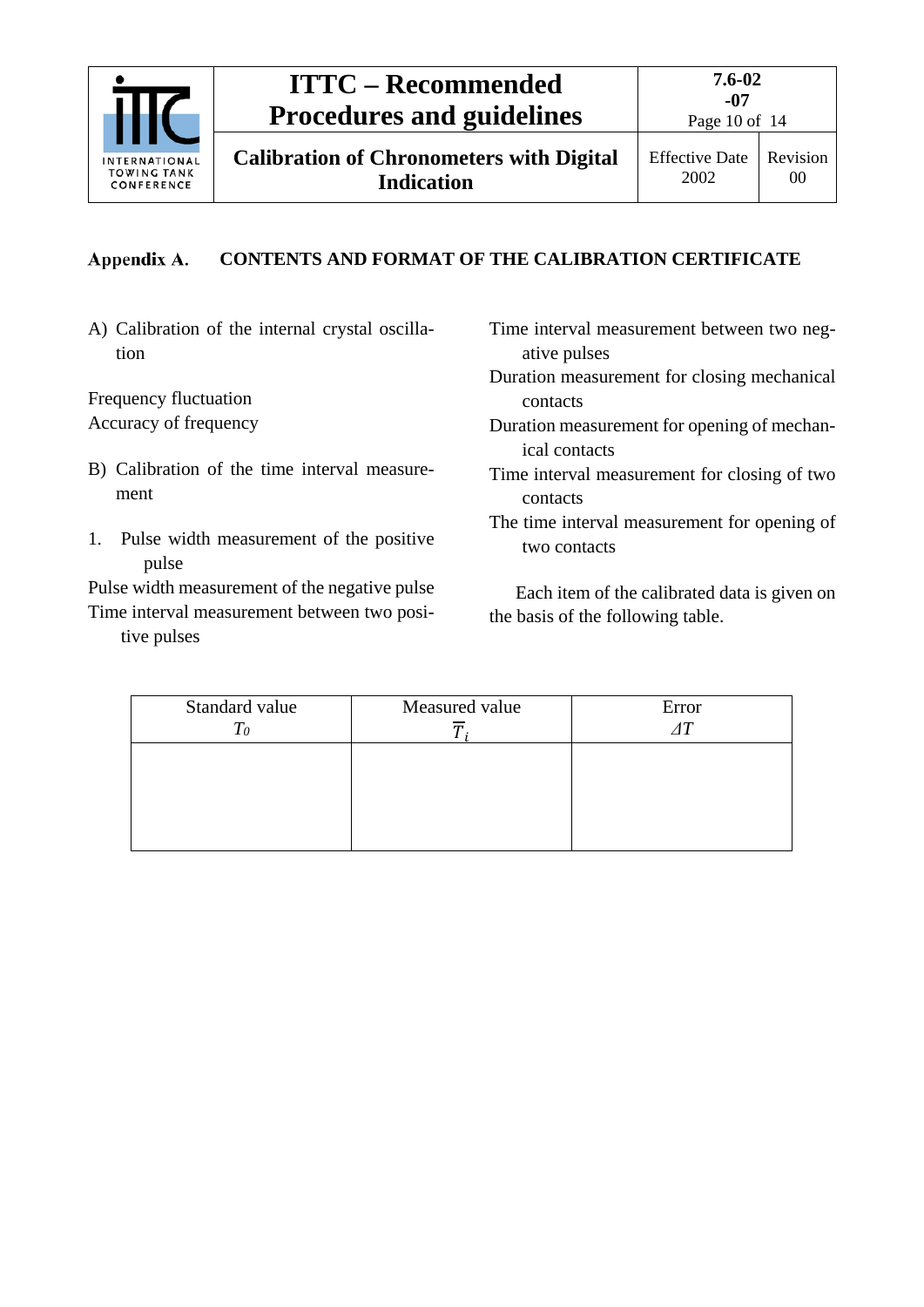|                                                   | <b>ITTC – Recommended</b><br><b>Procedures and guidelines</b>        | $7.6 - 02$<br>-07<br>Page 11 of $14$ |                |
|---------------------------------------------------|----------------------------------------------------------------------|--------------------------------------|----------------|
| INTERNATIONAL<br><b>TOWING TANK</b><br>CONFERENCE | <b>Calibration of Chronometers with Digital</b><br><b>Indication</b> | <b>Effective Date</b><br>2002        | Revision<br>00 |

#### <span id="page-10-0"></span>Appendix B. **CALIBRATION OF THE CRYSTAL OSCILLATOR STANDARD IF THE CHRONOMETER DOES NOT HAVE AN OUTPUT OF THE CRYSTAL OSCILLATOR FREQUENCY**

The connection of the instruments is shown in the following Figure



The functions of the chronometer are measured by use of the electronic pulse. The time interval generator gives the pulse width of the single pulse or the interval between two single pulses.

The given time interval may be supposed to be *T0*. The time unit corresponding to the minimum display position of the **chronometer** is  $\tau_0$ . Then the value of  $T_0$  must meet the following formula*:*

$$
\frac{\tau_0}{T_0} \le \frac{1}{10} \quad \nu
$$

where:

*v* frequency fluctuation of the internal crystal oscillator of the **chronometer**.

### Calibration of the frequency fluctuation

After the chronometer has warmed up according to the working instruction the measurement can be started. One measurement is taken per hour, in total *N* times ( $N = 4$ , 8 or 24). The

frequency fluctuation value can be calculated by use of formulae (1):

$$
S = (y_i)_{max} - (y_i)_{min}
$$

$$
y_i = \frac{T_i - T_0}{T_0}
$$

$$
(1)
$$

where:

*Ti* measured value every time.

Alignment of the frequency accuracy

If the result of the calculation using the data from the frequency fluctuation measurements satisfies the following formula, the alignment of the crystal oscillator frequency is not needed.

$$
10S \ge |y_i|_{\text{max}} \ge S \tag{2}
$$

else: open the cover of the **chronometer**, adjust the frequency of the crystal oscillation till it meets the requirement of formula (2). This time the value of  $|y_i|_{max}$  need only be calculated for one measured value after the alignment.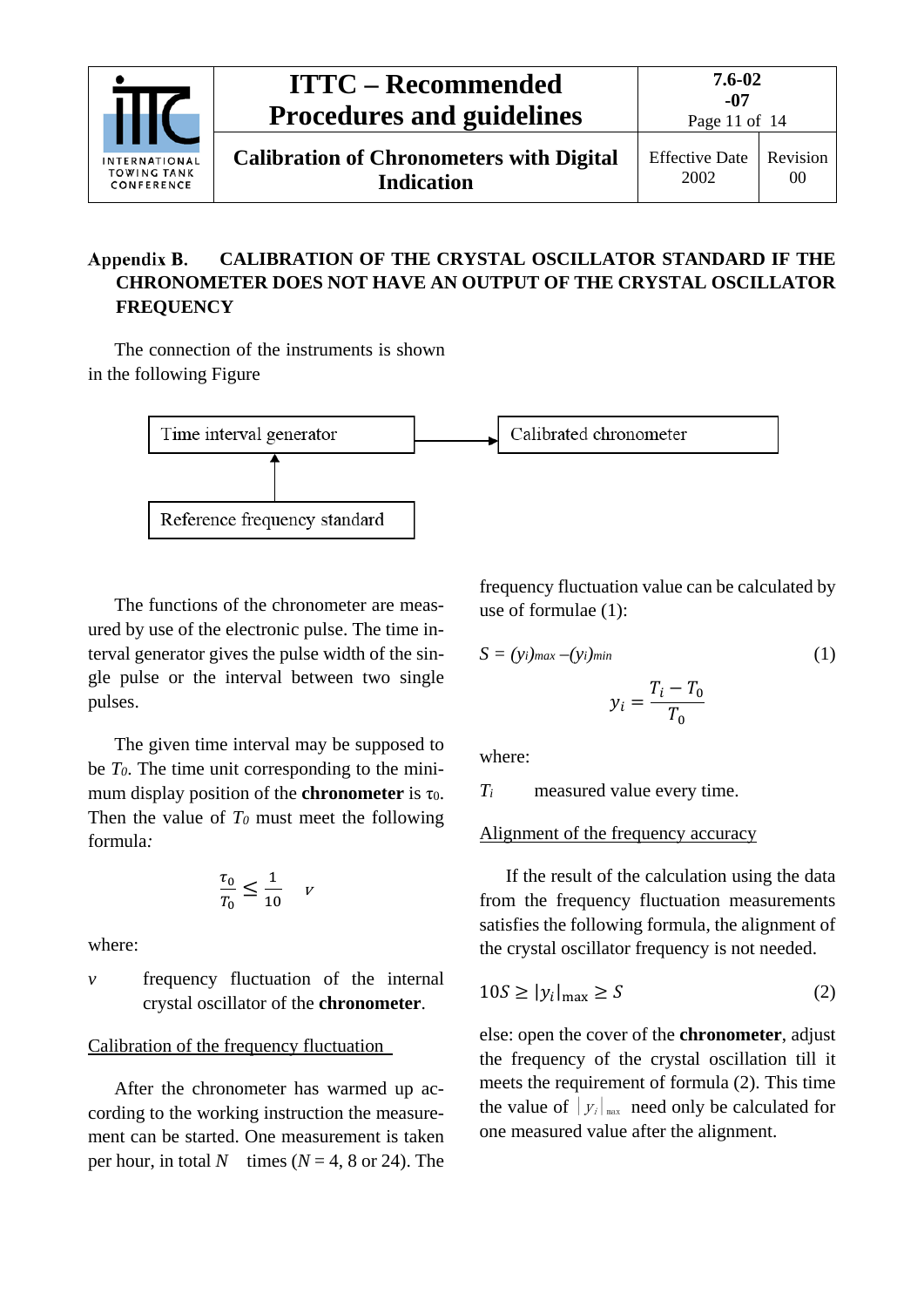

If the crystal oscillator frequency cannot be adjusted or although it can be adjusted but the requirement of formula (2) cannot be met,  $|y_i|_{\text{max}}$  must be stated in the calibration report as the frequency accuracy.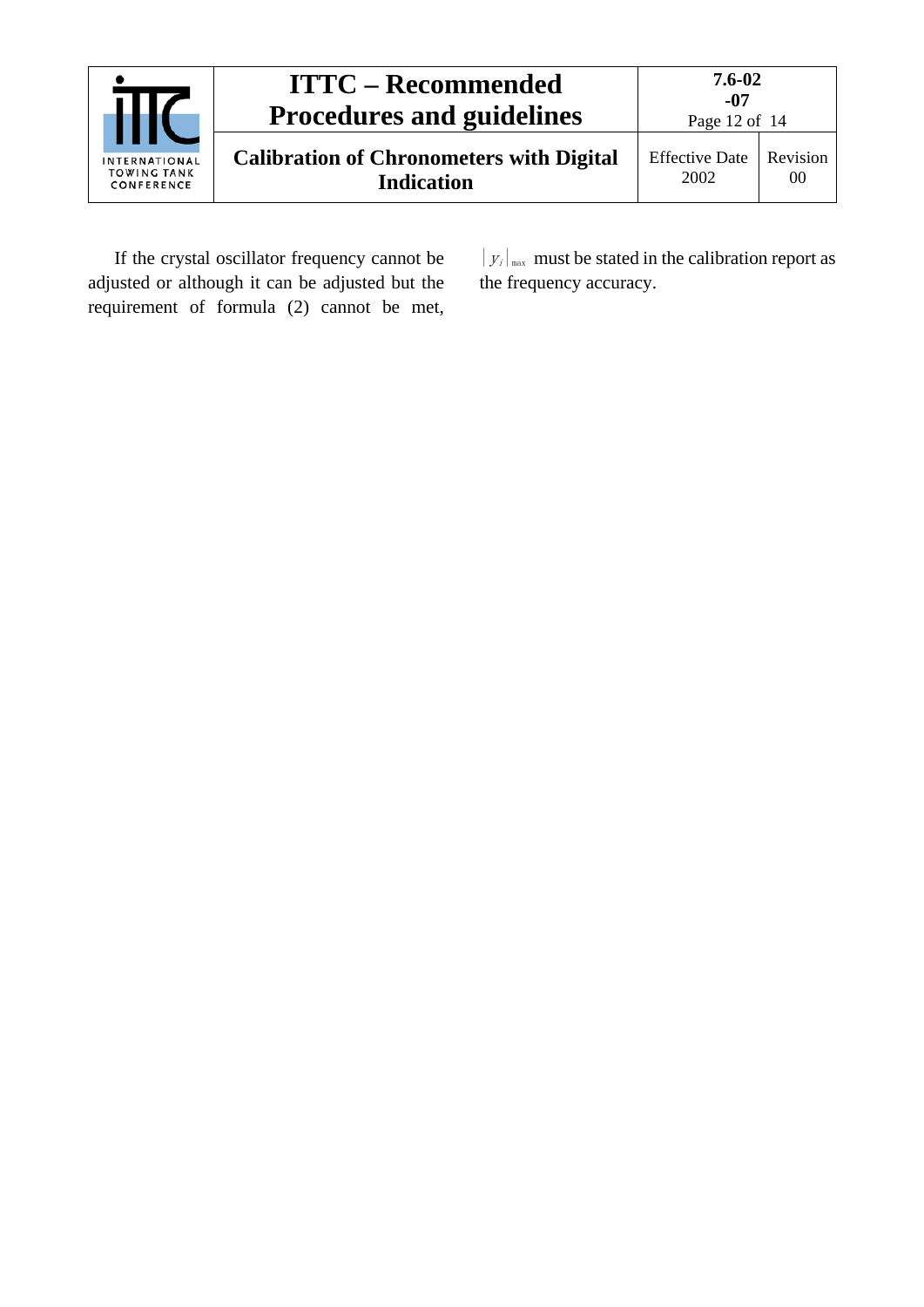

#### <span id="page-12-0"></span>Appendix C. **CALIBRATION OF THE CRYSTAL-OSCILLATOR STOPWATCH**

A crystal-oscillator stopwatch belongs to the type of instruments for the time interval measuring with digital indication based on its working principle and display. Owing to the particularity and uniqueness of its measuring principle, the general-purpose items in the main body of this working instruction cannot completely meet the requirements for the calibration of the crystal– oscillator stopwatch. For this reason a stopwatch fixture i.e. a mechanical hand that starts and stops the stopwatch by use of an electromagnetic pulse should be used in the standard calibration equipment. The standard time interval generator must possess the corresponding function or a calibrator for this special use may be used.

If the crystal-oscillator stopwatch does not have an output of the crystal oscillator frequency, the interior crystal oscillator need not be calibrated. Only the measuring error of the time interval and the daily difference should be calibrated.

The connection of the instruments is shown in the following Figure:



### <span id="page-12-1"></span>**C.1. Calibration of the measuring error**

The calibration values are selected as 1s, 10s, 1min and 1h.

Three measurements should be carried out for the first three measuring values. The arithmetic mean of their measurement values may be taken. For the last case, two measurements can be performed. Take the arithmetic mean value of its measurement value.

The measuring error can be calculated by use of the formula (5) in the main body of this working instruction.

### <span id="page-12-2"></span>**C.2. Calibration of the daily difference**

The daily difference means the measuring error when the time interval is taken as one day. For the normal stopwatch no one will measure such a long time interval. But the crystal-oscillator stopwatch also possess the display function of hour, minute and second. So the requirement